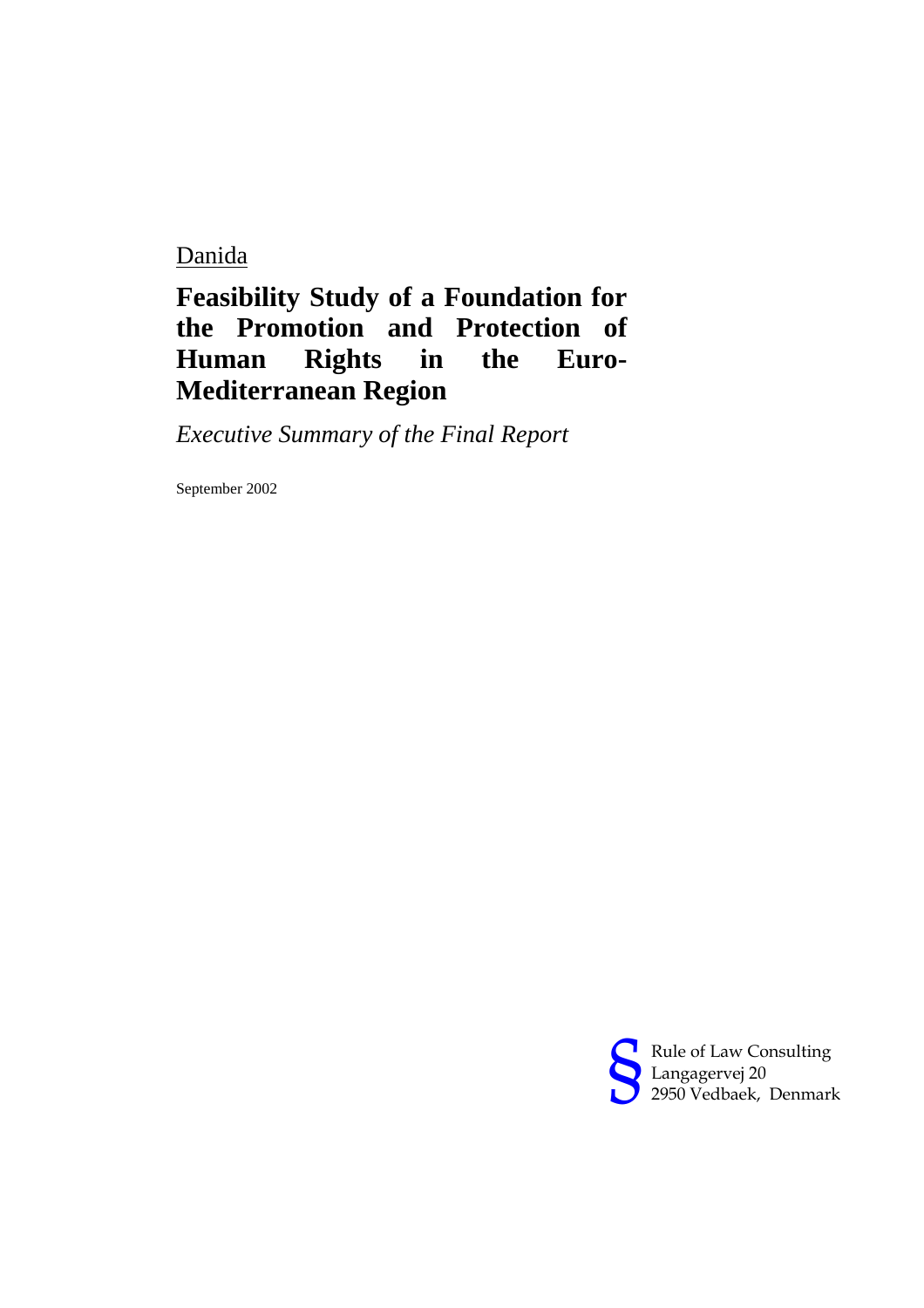## **1. Introduction**

Danida has commissioned *Rule of Law Consulting* to undertake a feasibility study including an identification mission of needs for the establishment of a Euro-Mediterranean Foundation of support to human right defenders. In agreement between Danida and the Euro-Mediterranean Human Rights Network (EMHRN), the director of *Rule of Law Consulting*, Mr. Jacob Gammelgaard of Danish nationality, and Mr Khémaïs Chammari, independent expert consultant of Tunisian nationality, undertook this mission during the month of June 2002 in conformity with the terms of reference and the programme of the mission elaborated in collaboration between Danida and EMHRN.

The mission programme consisted of:

- A working session with EMHRN and Danida in Copenhagen on Tuesday, 14 May 2002.
- Two working days in Paris on Tuesday and Wednesday, 11-12 June 2002.
- Participation in the  $5<sup>th</sup>$  General Assembly of the EMHRN in Athens on 13-16 June 2002.
- A working visit to Morocco on 17 June 2002.
- A working visit to Algeria on 20-24 June 2002.
- A working visit to Lebanon on 25-26 June 2002.
- A working visit to Jordan from 27-29 June 2002.
- The elaboration of the mission report during the last week of June and the first week of July.
- A working and validation session with EMHRN and Danida on 15 August 2002.

## **The objectives and terms of reference of the mission**

Following the 4<sup>th</sup> General Assembly of the EMHRN held in Marseilles, France, in November 2001 and on the eve of the meeting of the EuroMed Civil Forum, an EMHRN plan of action was adopted. This plan of action identified the following themes: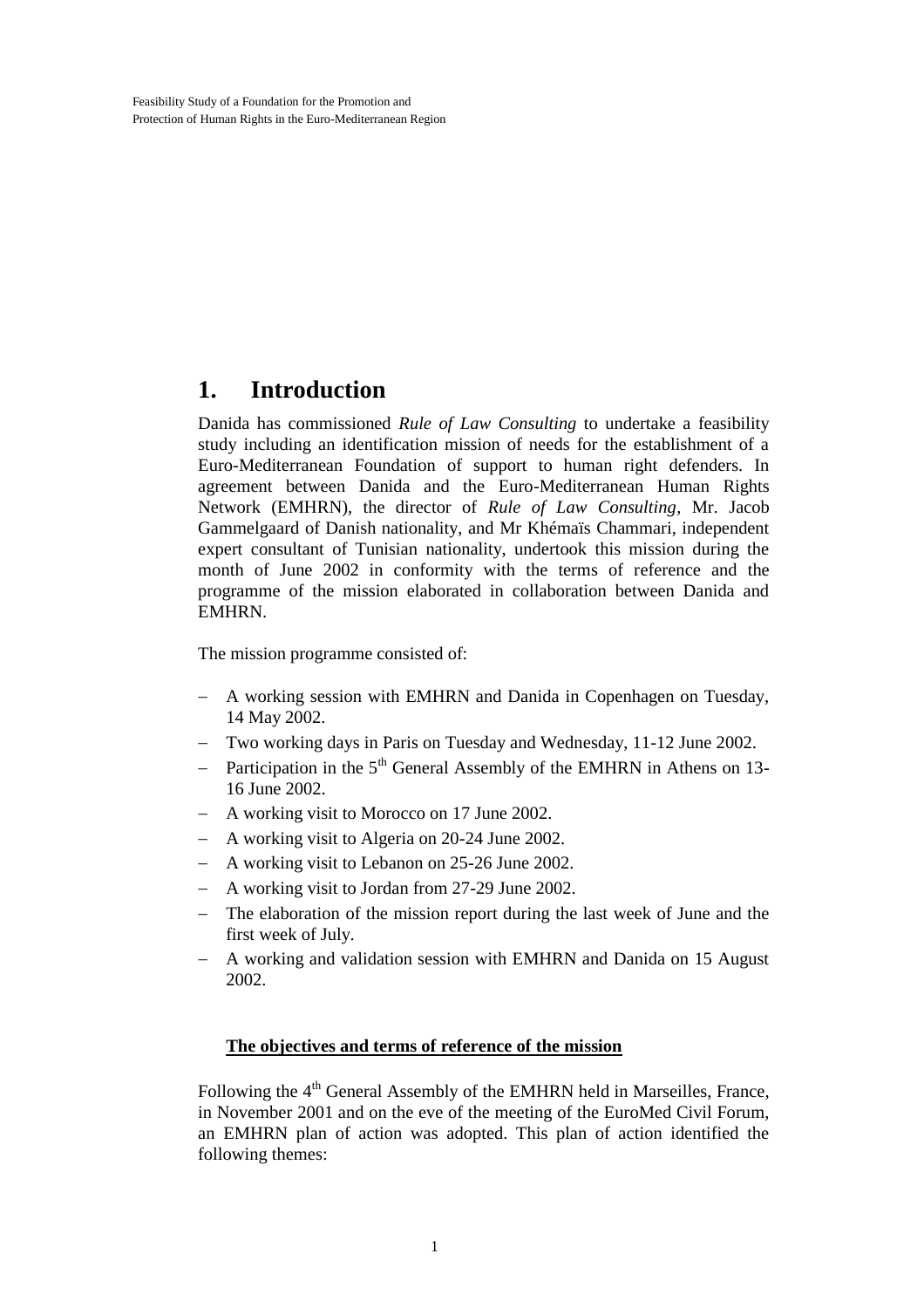- The protection of human rights defenders, notably the freedoms of association and expressions;
- Justice and equal access to justice;
- The rights of women;
- The rights of migrants and asylum seekers and human interchanges;
- Human rights education;
- Self-determination and the rights of refugees;
- Economic, social and cultural rights.

Concerning the protection of human rights defenders, notably the rights of association and expression, five themes were underlined: the co-operation with international NGOs, the Foundation for human rights defenders, the Trial Observation Network, and the freedoms of association and expression.

Concerning the **Foundation**, the plan of action outlined the question in the following terms:

- *Funds are essential for the protection of human rights defenders. Even small funds can make a big difference, for example when it comes to: travel and accommodation costs for persons who are forced to escape their country for a limited period of time; the purchase of a mobile phone when all telephone lines have been cut by the authorities; the purchase of fax machines or computers; economic support for the health care of ill persons recently released from prison; economic support to families whose members were sacked or jailed by the authorities, etc.*
- *Human rights defenders are in need of readily available funds for such purposes. Therefore, the EMHRN will establish a Foundation for Human Rights Defenders in the Euro-Mediterranean region with a board consisting of independent personalities.*
- *It will finalise a proposal for statutes of the Foundation before the 5th General Assembly of the EMHRN, including the proposal that membership fees to the EMHRN are ear-marked for the Foundation. Furthermore, it will urge funding agencies, private companies, political parties, etc. to contribute with the necessary basic capital.*

On this basis, the terms of reference of the present mission were established by the workshop dedicated to the question of the foundation in the framework of the 5<sup>th</sup> General Assembly facilitated by Mr. Jacob Gammelgaard and Mr. Khémaïs Chammari. The principal objective of the terms of reference is:

*To provide a needs assessment for a human rights foundation devoted to flexible and strategic small scale funding of human rights activities in the South Mediterranean region as well as advice and*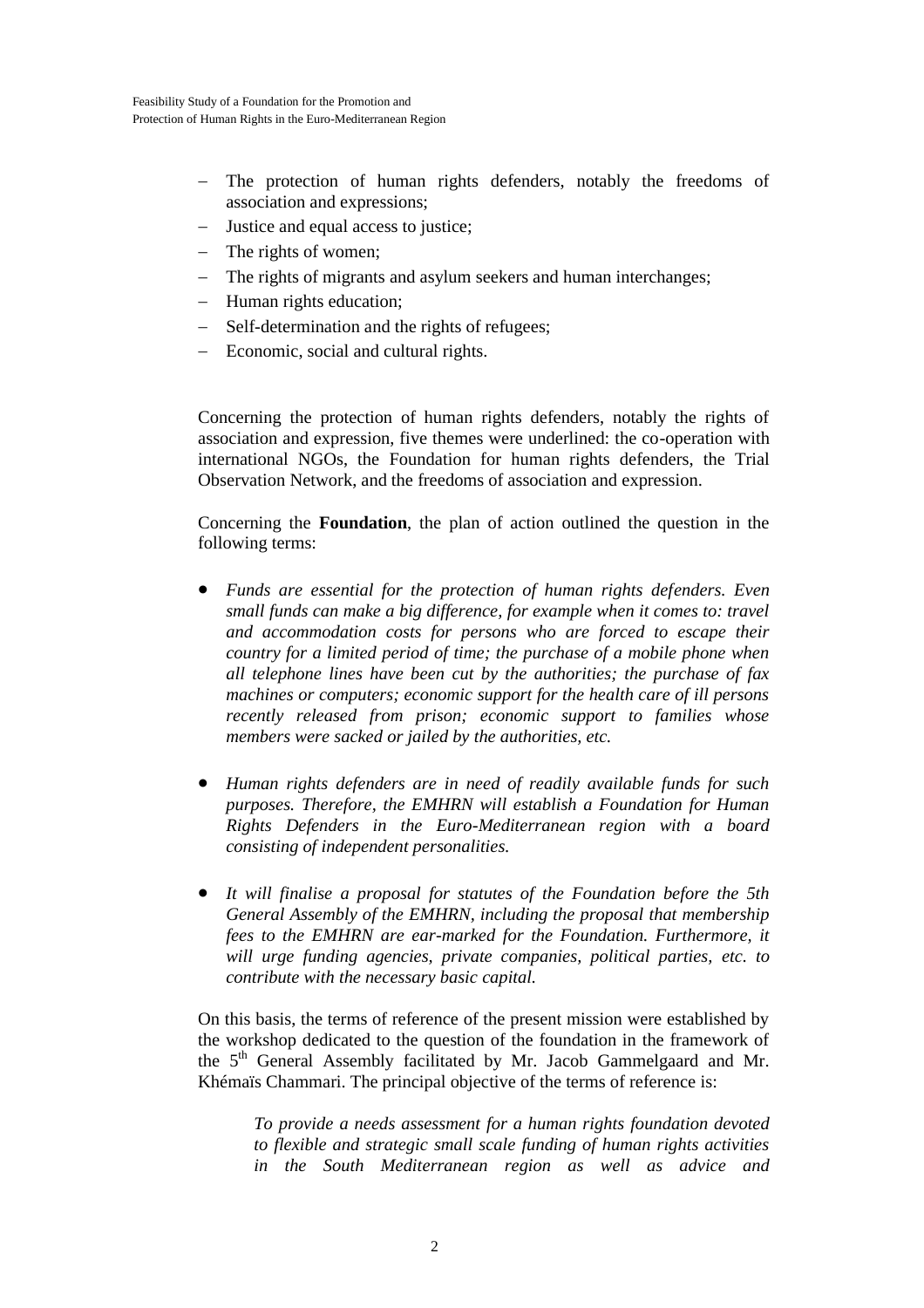*recommendations concerning the constituency and mode of functioning of the agency in question.*

The consultants would like to express their gratitude to all those persons who have provided inestimable assistance to the mission and who, with all too short notice, received us and shared their experience and knowledge.

Finally, it should be underlined that the points of view and conclusions of the report are the sole responsibility of the consultants.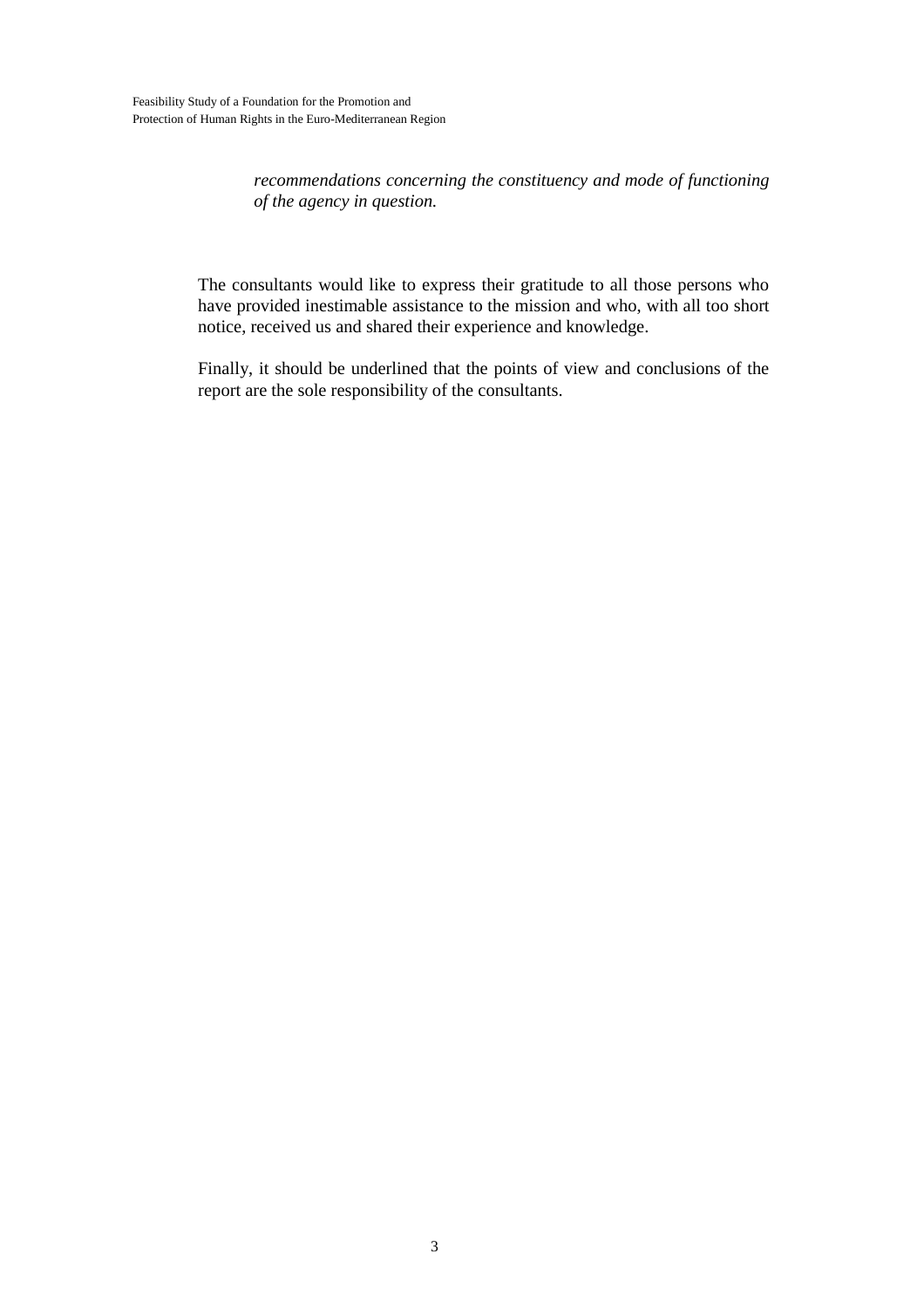## **2. Executive Summary**

In May 2002 Danida mandated a feasibility study on the establishment of a Foundation for the Protection and Promotion of Human Rights in the Mediterranean Region. The objective of the study was to provide a needs assessment for a human rights foundation devoted to flexible and strategic small-scale funding in the South Mediterranean regions and to provide advice and recommendations concerning the constituency and mode of functioning of the agency in question.

The study was undertaken in the period from May 28 to July 8 with a mission fielded to Greece, Morocco, Algeria, Lebanon and Jordan in the period from 10-29 June 2002. In the course of the mission wide consultations and exchanges of information were undertaken with a number of key NGOs and resource persons in the region.

The human rights NGO community in the region is generally small and extensively based on volunteer work. Their activities are tolerated in some countries, whereas harsh repression occurs in other parts of the region. All countries place legal and physical restrictions on associations and on the freedom of expression. Large numbers of human rights organisations are denied official recognition thus hampering their functioning, while trials are held against individuals exercising their right of public criticism. Nowhere in the region do civil society organisations enjoy the autonomy and the absence of government interference that is associated with a vibrant and dynamic civil society capable of articulating the interests and conveying the participation of the population in political and social processes.

There is a perceived lack of human rights and democratic culture, as well as a scarcity of civil society participation in social and political life, including the enabling of populations to take active part in and benefit from the development process.

Overall, there is an absence of local funding available to NGOs devoted to human rights, democratisation, women and youth organisations, and to development organisations. As a result, human rights organisations are largely dependent on external financing. Such sources of funds, however, pose a set of difficulties for organisations. In a number of countries receipt of foreign funds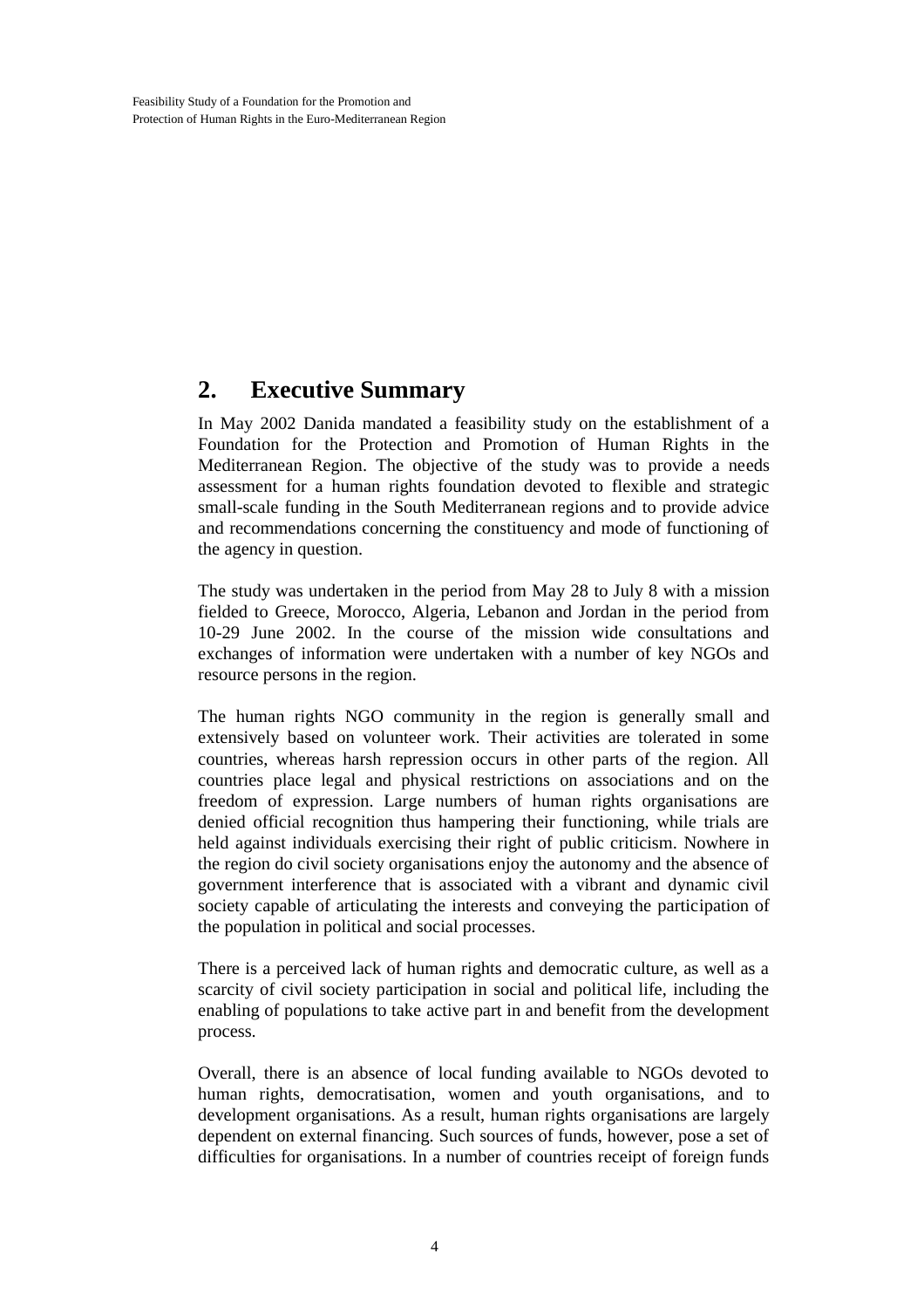is illegal and punishable by long prison sentences, in other countries various restrictions are placed on organisations, preventing them from receiving external funding, and in yet others foreign funding is discouraged through public pressure and innuendo. Only in Lebanon and Morocco was the receipt of external funding regarded as comparatively unrestricted.

Existing external funding to organisations in the region was widely perceived to bypass small and nascent NGOs, who have neither the network nor the capacity to access international funding. Project-funding was generally viewed as favouring large organisations, whereas small NGOs do not have the capacity to formulate projects, and may experience difficulties in sustaining projects due to lack of funding of core operational costs of the organisation. The often laborious and slow process of obtaining project-funding was seen as an obstacle to smaller, strategic initiatives. International networks were seen by many as a vital element in obtaining funding and support for small organisations.

The initiative to set up a human rights foundation for small-scale and strategic funding in the southern Mediterranean region is seen as a window of opportunity that builds on and refines a process of analytic and strategic debate, which has been underway in the human rights community for some time. The backlash from the terror attacks of 11 September 2001 in terms of further restrictions of civil liberties and the plight of arrested human development in the Arab world eloquently brought forward in the recent UNDP Arab Human Development Report 2002, further underlines the timeliness of a Human Rights Foundation as discussed in this report.

The report presents an analysis of the possibilities of establishing a unique profile of a future foundation based on 1) the specific needs voiced by organisations and activists on the ground, 2) the perceived lacuna in the present funding opportunities, and 3) a survey of the mandates of the main human rights donor institution presently active in the region.

The analysis assumes that the proposed foundation wil be able to place itself with a distinct profile and with a potential for well-targeted interventions. It is concluded that the proposed Foundation will be able to address a number of well-defined and largely unmet needs from the human rights community in the Mediterranean region, thus giving it the potentnial of becoming a key funder and resource centre in the region..

The justification for establishing the foundation is found to reside in the following main elements of a unique profile:

 *Access to an existing network of human rights organisations* **-** It is foreseen that the Foundation will have direct access to the EMHRN membership, which will provide a unique and highly qualified source of knowledge and contacts to the entire human rights environment of the Euro-Mediterranean region. The affiliation with EMHRN will furthernore enable the equal